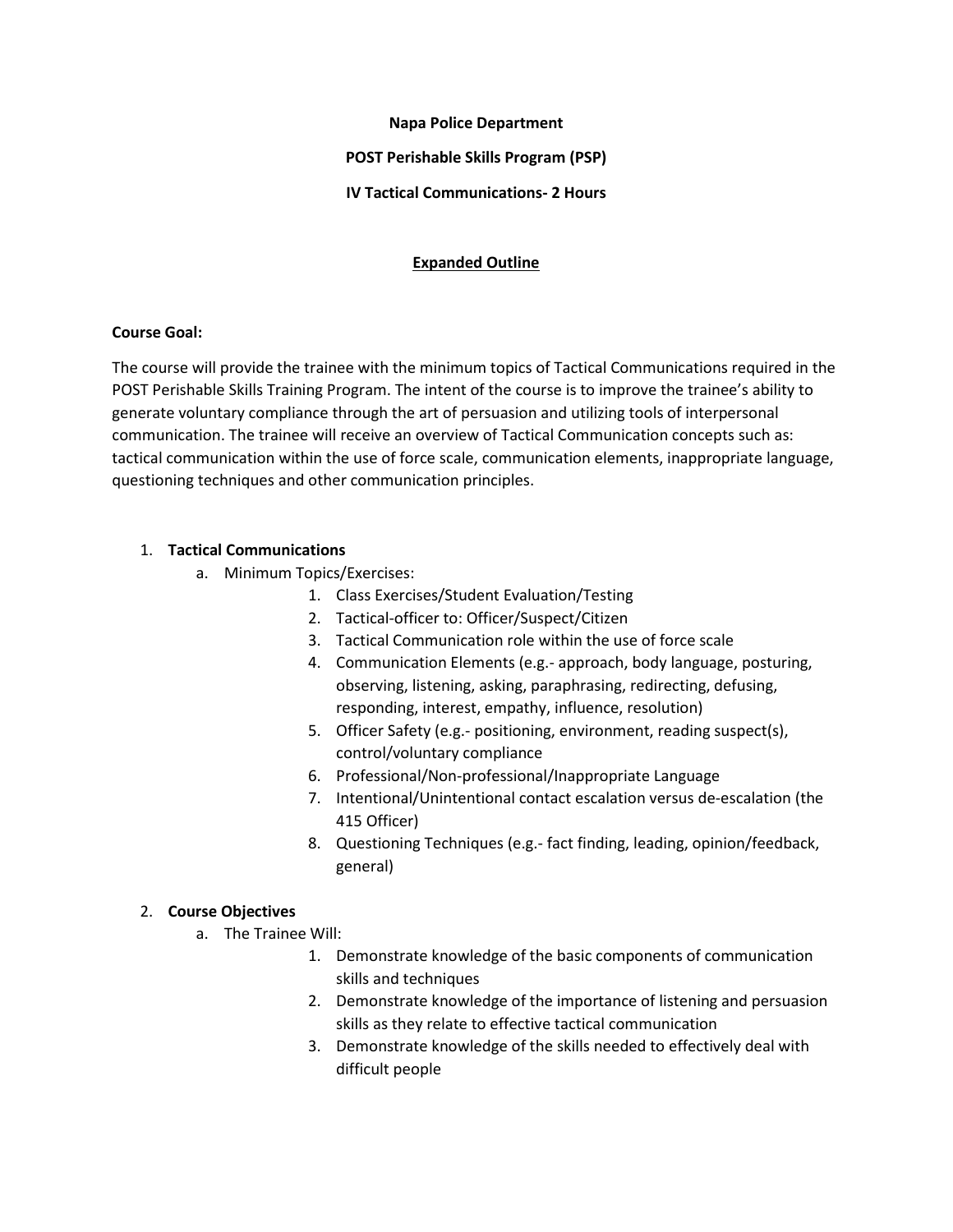- 4. Demonstrate a minimum standard of tactical communication skills with every technique and exercise, to include:
	- a. Listening/Persuasion
	- b. Judgement and Decision Making
	- c. Officer Safety
	- d. De-escalation, Verbal Commands
	- e. Effectiveness Under Stress Conditions

**Minimum standards of performance shall be tested by an instructor observing the trainee during their performance of each technique and exercise. If the trainee does not meet minimum standards, as established by the presenter, remediation will be provided until standard is met.**

# 3. **Goals of Tactical Communications**

- a. Course Goals
	- 1. Safety: Officers/Public
	- 2. Enhanced professionalism
	- 3. Decrease in complaints
	- 4. Decrease in liability
	- 5. Lesson personal stress
	- 6. Decrease in injuries (fewer on 4850)

### 4. **Instructional Resources**

- a. 2007 POST DVD
- b. Officer Rivieri Videos
- c. Ryan Moats Car Stop Video
- d. Officer Powell Resignation Video
- e. Sgt Kuehlein Video
- f. Officer Disarmed Video
- g. Laughter Therapy Video

#### 5. **Tactical Communications Role within the Use of Force Scale**

- a. Professional Presence
- b. Verbalization

# 6. **Communication Elements**

- a. Content: 7-10%, has little power to persuade or convince
- b. Voice: 33-40%
	- 1. Tone: Attitude, 90% of complaints are *tone* related
	- 2. Pace: Slow/Fast vs Pitch
- c. Other Non-Verbal: Presence, 50-60%

# 7. **Professionalism/Non-Professional & Inappropriate IV-Tactical(f)**

- a. Separate attitude from behavior. Focus on behavior
- b. You are a PEACE OFFICER: Where you go there should be peace!